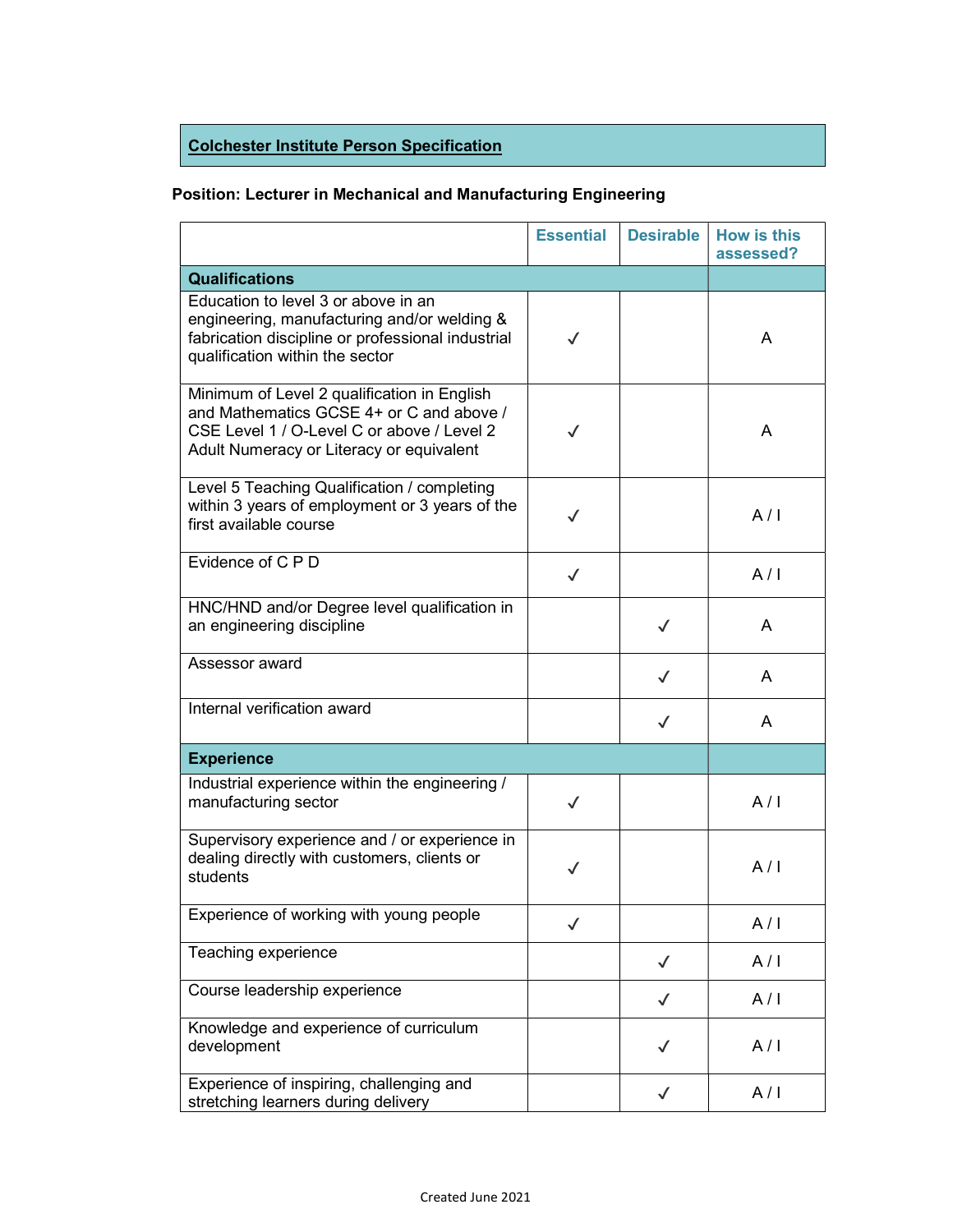| <b>Knowledge and Skills</b>                                                                                                                                               |              |              |     |
|---------------------------------------------------------------------------------------------------------------------------------------------------------------------------|--------------|--------------|-----|
| Empathy with young people                                                                                                                                                 | $\checkmark$ |              | A/I |
| High commitment to teaching young people<br>and the ability to stretch and inspire them<br>during learning                                                                | $\checkmark$ |              | A/I |
| Excellent I.T skills                                                                                                                                                      | $\checkmark$ |              | L   |
| Good team working skills particularly the<br>ability to work closely and effectively with<br>other staff                                                                  | $\checkmark$ |              | ı   |
| Excellent interpersonal, oral and written<br>communication skills                                                                                                         | $\checkmark$ |              | ı   |
| Committed to safeguarding the welfare of<br>children and vulnerable adults, creating a safe<br>learning environment and an understanding of<br>the safeguarding practices | $\checkmark$ |              | I   |
| Ability to undertake workplace assessments                                                                                                                                |              | $\checkmark$ | A/I |
| <b>Personal Attributes</b>                                                                                                                                                |              |              |     |
| Proactive approach to work and the<br>willingness to take on new and challenging<br>tasks                                                                                 | $\checkmark$ |              | L   |
| Able to work without supervision                                                                                                                                          | $\checkmark$ |              |     |
| Ability to travel between campuses as<br>required                                                                                                                         | $\checkmark$ |              | ı   |
| A strong commitment to equality and diversity<br>and how it affects classroom practice                                                                                    | $\checkmark$ |              |     |
| Enjoys working collaboratively and seeking<br>collaborative opportunities                                                                                                 | $\checkmark$ |              |     |
| Ability to work flexibly to meet changing needs<br>and work demands                                                                                                       |              |              | ı   |
| Continuously improving and commitment to<br>own personal and professional development                                                                                     |              |              | L   |

## KEY:

| Application |
|-------------|
| Interview   |